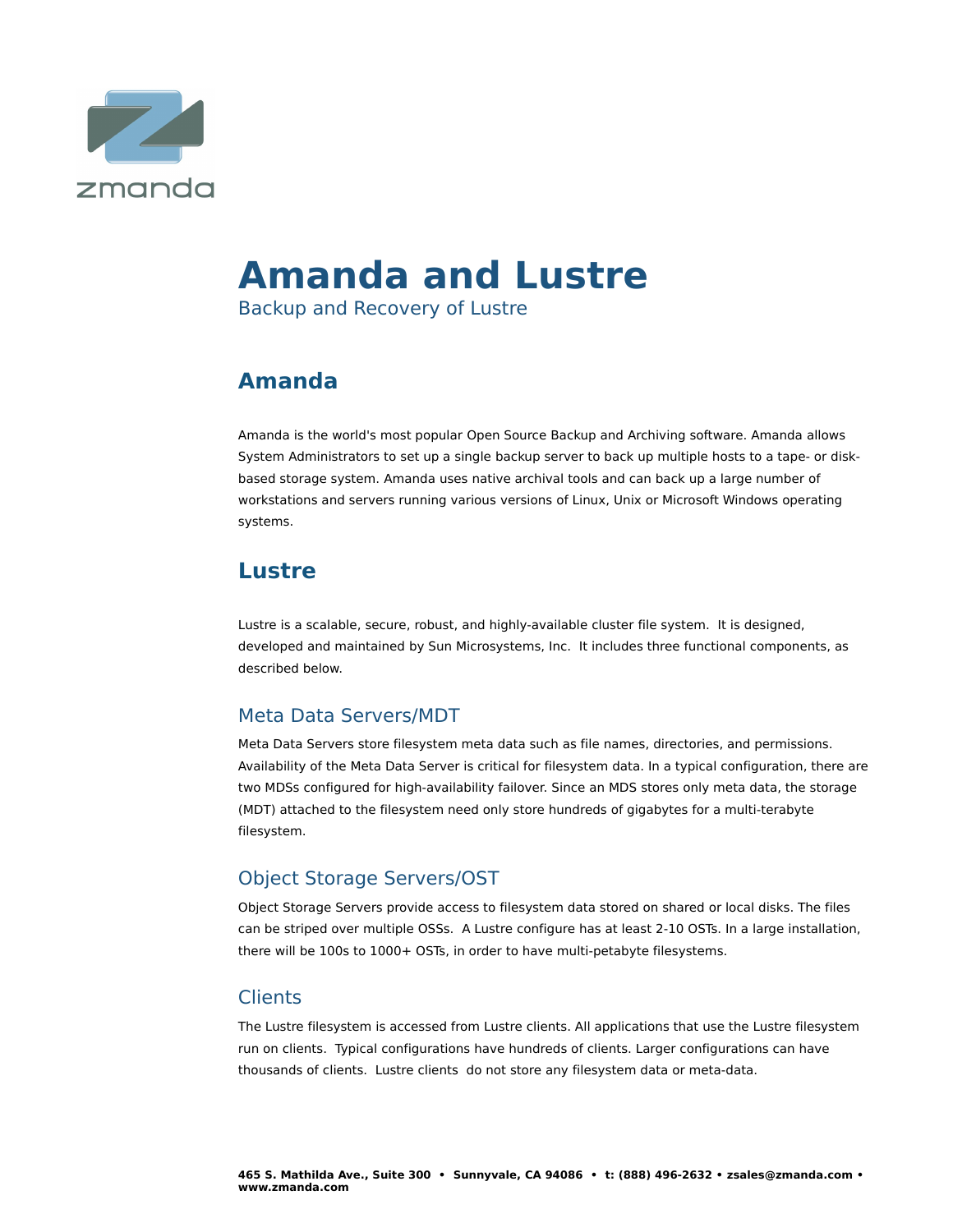## **Backup/Recovery requirements**

Some key requirements for backing up Lustre are:

- Individual files as well as entire filesystem should be recoverable.
- MDS and OSS should be reconstructed quickly, without requiring the entire filesystem to be rebuilt.
- Parallel backup is desirable, as this allows backup of multi-terabyte filesystems within practical backup windows.

# **Solution**

#### Filesystem backup using multiple Lustre clients

An Amanda client can be used to back up a Lustre filesystem from Lustre clients. The filesystem is statically partitioned into multiple Amanda Disk List Entries (DLEs are unit of Amanda backup configuration) and is backed up from multiple Lustre clients. An Amanda DLE can specify a directory or individual files for backup. Amanda DLE creation and configuration can be managed using the Zmanda Management Console (ZMC). Adding more DLEs and/or Amanda clients allows you to maintain practical backup windows regardless of filesystem size.

Configuring multiple Amanda backup (Amanda "dumper") threads and adjusting the Amanda client backup threads ("maxdumps" Amanda parameter) can increase the backup parallelism for a DLE.

Amanda intelligently schedules various levels of backups for DLEs within a backup set. Its internal algorithm balances the amount of data backed up across backup runs. This reduces the amount of data backed up in each backup run and keeps the backup window balanced across runs.

Amanda can leverage the Schily tar (**star**) command for backup. The modified **star** command available in Lustre 1.6 can be used with Amanda . The **star** command allows Lustre filesystems to be backed up along with the extended attributes (such as file stripe information).

Amanda can take advantage of the lightweight file scanning tool to generate file lists that can be passed to the **star** program. To take advantage of this tool, an Amanda application wrapper can be developed. Amanda's application plugin interface allows administrators to modify the backup processes as needed.

#### Backup of Meta data servers/Object Store servers

Amanda can back up meta data servers/OSS using the **ext3fs** dump program. Filesystem dumps can be used as the backup program. The **dump** command can be executed while the data is online. This requires an Amanda client installed on the Lustre MDS/OSS.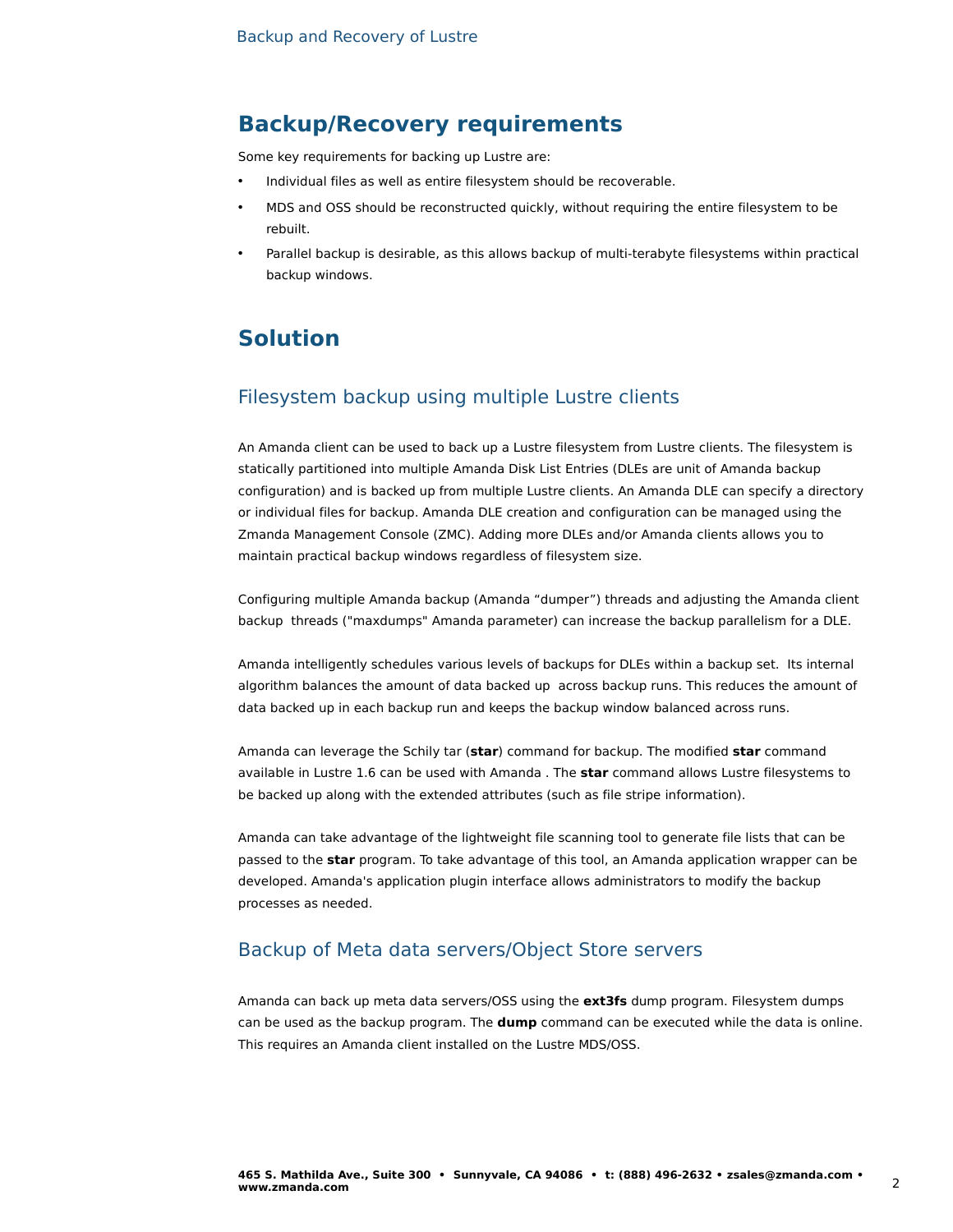#### Amanda backup server deployment

One or more Amanda backup servers can be used to perform backup of filesystems as well as MDS/OSTs. The number of Amanda backup servers needed depends on the network bandwidth available for backup between backup server and clients, amount of data backed up each backup run as well as number of clients. Backup servers can also be configured to produce a Highly Available (HA) backup catalog.

Alternatively, an Amanda backup server can be installed each Lustre client. This allows direct backup of filesystem information to the media, without using network bandwidth.

## **Recovery scenarios**

The following sections outline the processes necessary for recovering Lustre filesystems from Amanda backups.

#### Restoration of files/directories in Lustre filesystem

Amanda maintains a catalog of files backed up, and the web-based Zmanda Management Console (ZMC) makes it easy to restore files, directories or entire filesystems.

#### Restoration of Meta Data Servers/OSS

Meta Data Servers/OSS must be restored when the hardware is being replaced or when there are multiple disk failures. The meta data/object store must be recovered from the Amanda MDS/OST backups. MDS/OST recovery can be managed through the Zmanda Management Console. It is necessary to run a check on the filesystem after recovery from Amanda backup images. The filesystem check should be done as follows:

- Run **e2fsck** on the recovered MDS/OSS with Lustre stopped.
- Do not restore the file **/lov\_objids** from the backup image. It tells the MDS which objects are valid on the OSTs (remove the file if it was restored). This file is recreated when Lustre remounts and the MDS contacts the OSTs. This will avoid deleting files on the OSTs which may recovered as part of the distributed file system check.
- Bring the **filesystem** up to reduce the impact on users.
- Run a full **e2fsck** of the MDS to create the MDS database for the distributed file system check on the MDS.
- Run **e2fsck** on the OSS to create the OST database. This step can be performed on all OSS nodes at the same time.
- Run a distributed filesystem check (**lfsck**) from a Lustre client using the MDS db and OST database. This will report inconsistencies. Some of the inconsistencies can be resolved by using **-l** option and examining the files in the **lost+found directory**. If the files are not useful, the **-d** option can be used to delete them. In some cases, files can be restored from the filesystem